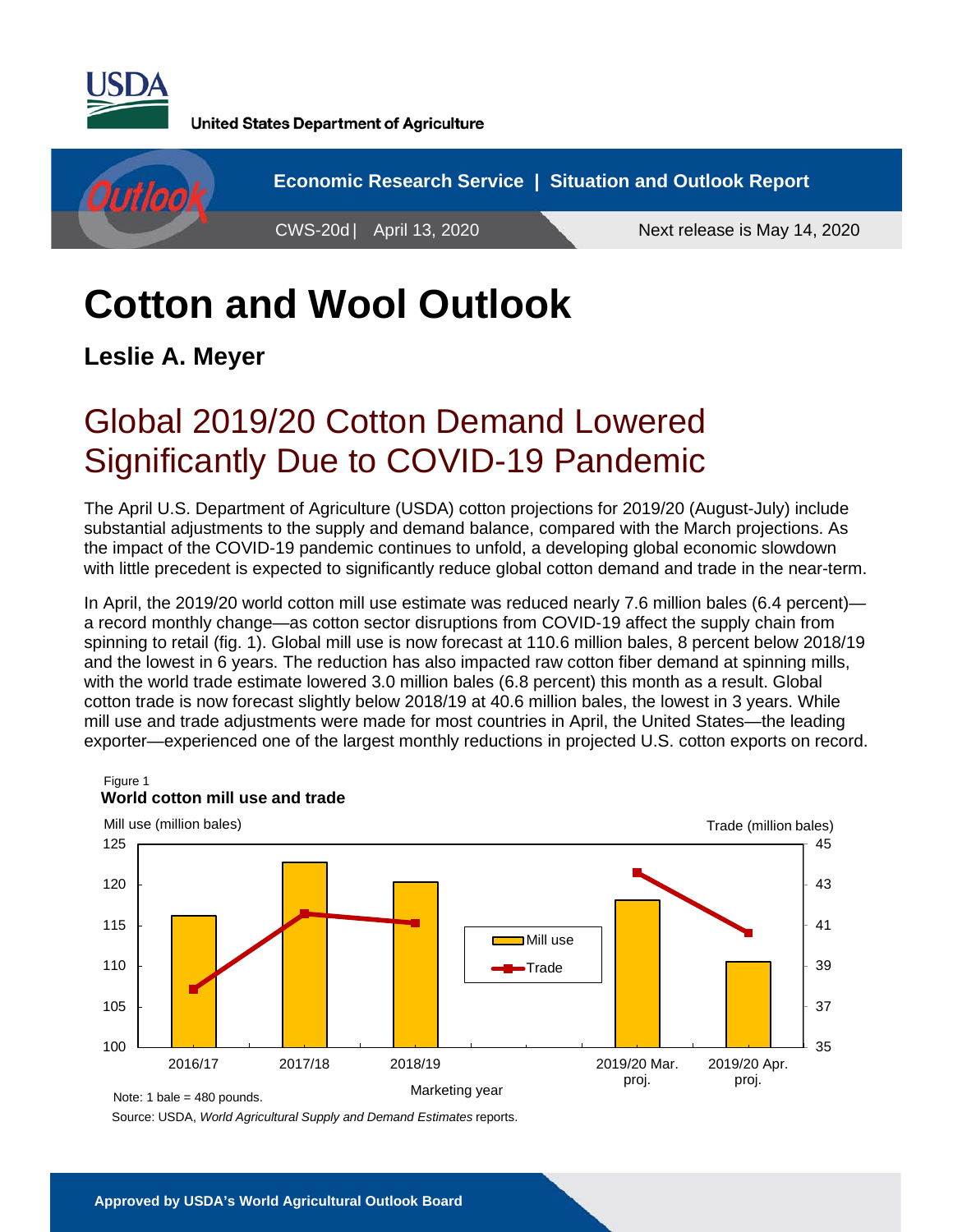# **Domestic Outlook**

## U.S. 2019/20 Cotton Supply Unchanged; Demand Reduced

The 2019/20 U.S. cotton supply remains estimated at 24.7 million bales, 2.1 million bales above the previous season and the largest since 2007/08. Beginning stocks are estimated at 4.85 million bales while production is estimated at 19.8 million bales. USDA will release updated 2019/20 production estimates on May 12.

While the cotton supply forecast remains unchanged in April, the U.S. demand estimate was reduced significantly based on effects that the COVID-19 pandemic is expected to have on the global economy, and the cotton sector specifically, for the remainder of 2019/20. Since the United States is the largest cotton exporter in the world, large adjustments in global mill use also are expected to impact the volume of U.S. cotton shipments to satisfy this demand. With 2019/20 global mill demand reduced nearly 6.5 percent this month, the United States—along with other major exporters—is forecast to have raw cotton shipments curtailed this season.

U.S. cotton exports are forecast at 15.0 million bales, 1.5 million bales below last month, but still about 250,000 bales above 2018/19. Despite the April export forecast being dramatically lower, U.S. cotton shipments are still expected to be the third largest on record in 2019/20. As with the export volume, the U.S. share of world trade is forecast slightly above the previous season, with the 2019/20 share near 37 percent, compared with 2018/19's 36 percent (fig. 2). Meanwhile, U.S. cotton mill use was also reduced 3 percent this month to 2.9 million bales, slightly below 2018/19.



#### Figure 2 **U.S. cotton exports and share of global trade**

Source: USDA, *World Agricultural Supply and Demand Estimates* reports.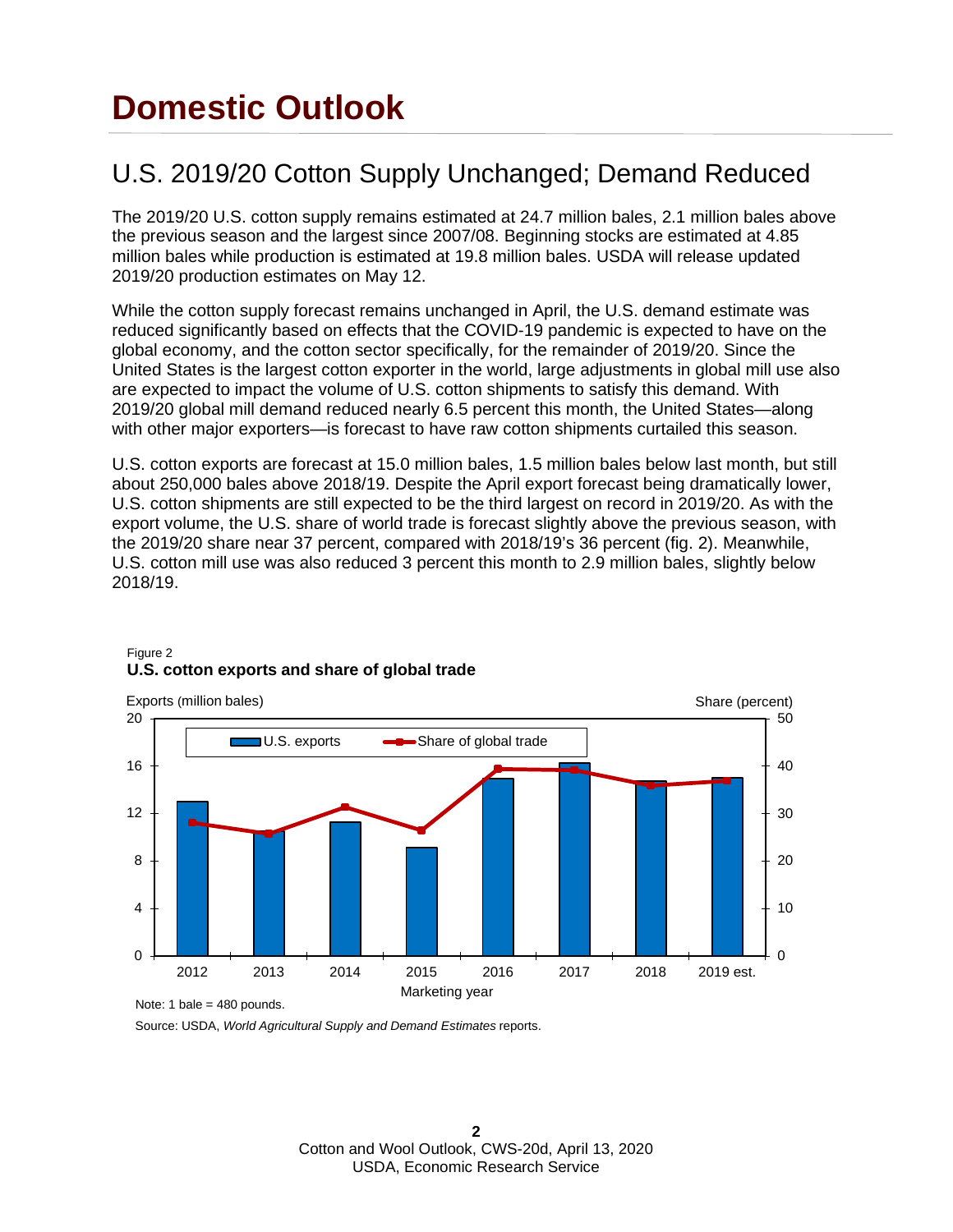## U.S. Ending Stocks Revised Upward; Farm Price Lowered

With the significant 1.6-million-bale reduction in U.S. cotton demand this month, 2019/20 U.S. ending stocks are forecast to increase by the same amount. U.S. cotton stocks are now forecast at 6.7 million bales, 38 percent above 2018/19 and the highest since 2007/08's 10.1 million bales. The current stocks-to-use ratio is estimated at 37 percent, 10 percentage points above 2018/19. As a result, the higher stocks and stocks-to-use ratio are expected to weigh on the U.S. farm price this season. The average price received by upland cotton producers for 2019/20 is projected at 59 cents per pound, down slightly from last month but considerably lower than 2018/19's average of 70.3 cents per pound.

## U.S. Cotton Acreage Forecast Similar in 2020

Total U.S. cotton area is projected nearly unchanged in 2020 after a decline in 2019. Based on the National Agricultural Statistics Service's (NASS) *Prospective Plantings* report that surveyed farmers in early March, producers intended to plant approximately 13.7 million acres of cotton in 2020. The initial projection is marginally (35,000 acres) below 2019's plantings but still one of the highest of the past decade. Upland acreage is forecast at approximately 13.5 million acres in 2020, while extra-long staple (ELS) area is expected at 228,000 acres; for area projections by State and region, see table 10 associated with this report.

Cotton area is expected slightly lower this season as relative prices for competing crops at the time of the survey were similar to last year. Three of the four Cotton Belt regions are forecast to plant fewer cotton acres in 2020, with only the Southwest indicating additional area devoted to cotton (fig 3). However, cotton prices have decreased significantly since early March, with relative prices now favoring competing crops over cotton. Consequently, the planting intentions for 2020 may be more tentative than usual as some area intended for cotton could be switched to other crops. These estimates will be updated at the end of June in NASS's *Acreage* report.

#### Figure 3 **U.S. regional upland cotton planted area**



Note: 2020 based on *Prospective Plantings* report.

Source: USDA, National Agricultural Statistics Service, *Crop Production* reports.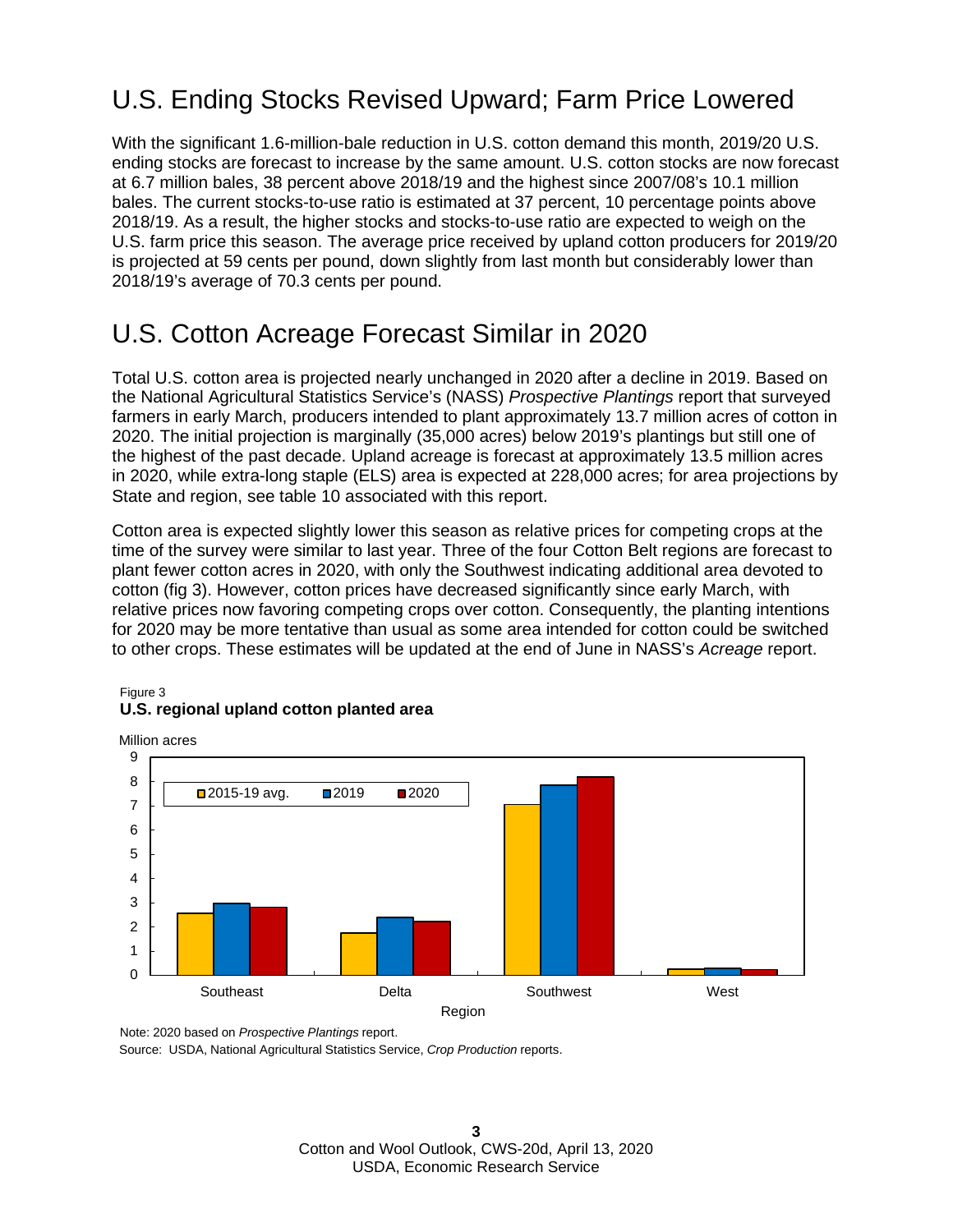The Southwest is expected to plant 8.2 million acres to upland cotton in 2020, about 4 percent (300,000 acres) above 2019, but 6 percent below 2018 when nearly 8.7 million acres were planted. Meanwhile, soybean and corn acreage in the region is also forecast to increase in 2020. The Southwest is expected to account for 61 percent of total U.S. upland cotton acreage in 2020, similar to the 5-year average. As a result, production prospects in the region will play a key role in the 2020 U.S. cotton crop.

In the Southeast, 2020 cotton plantings are projected to decrease 5 percent (150,000 acres) from a year ago to 2.8 million acres, as additional corn acreage is expected to keep cotton area at its lowest in 3 years. Cotton area in the Southeast is forecast to account for 21 percent of the U.S. upland total, similar to the past several years. Likewise, in the Delta, 2020 cotton area is forecast to decline 7 percent (160,000 acres) from 2019 to 2.2 million acres. While cotton acreage is lower, and indications are for corn and soybean area to rise in 2020, Delta cotton plantings are expected at their second highest in 9 years.

Upland cotton area in the West is forecast at only 240,000 acres in 2020, 38,000 acres below 2019 and the lowest in 4 years. In 2020, the region's upland cotton acreage is expected to account for less than 2 percent of the U.S. total. Meanwhile, ELS area in the West is forecast relatively stable, reaching 215,000 acres in 2020. The region will account for nearly 95 percent of the total ELS cotton area in 2020.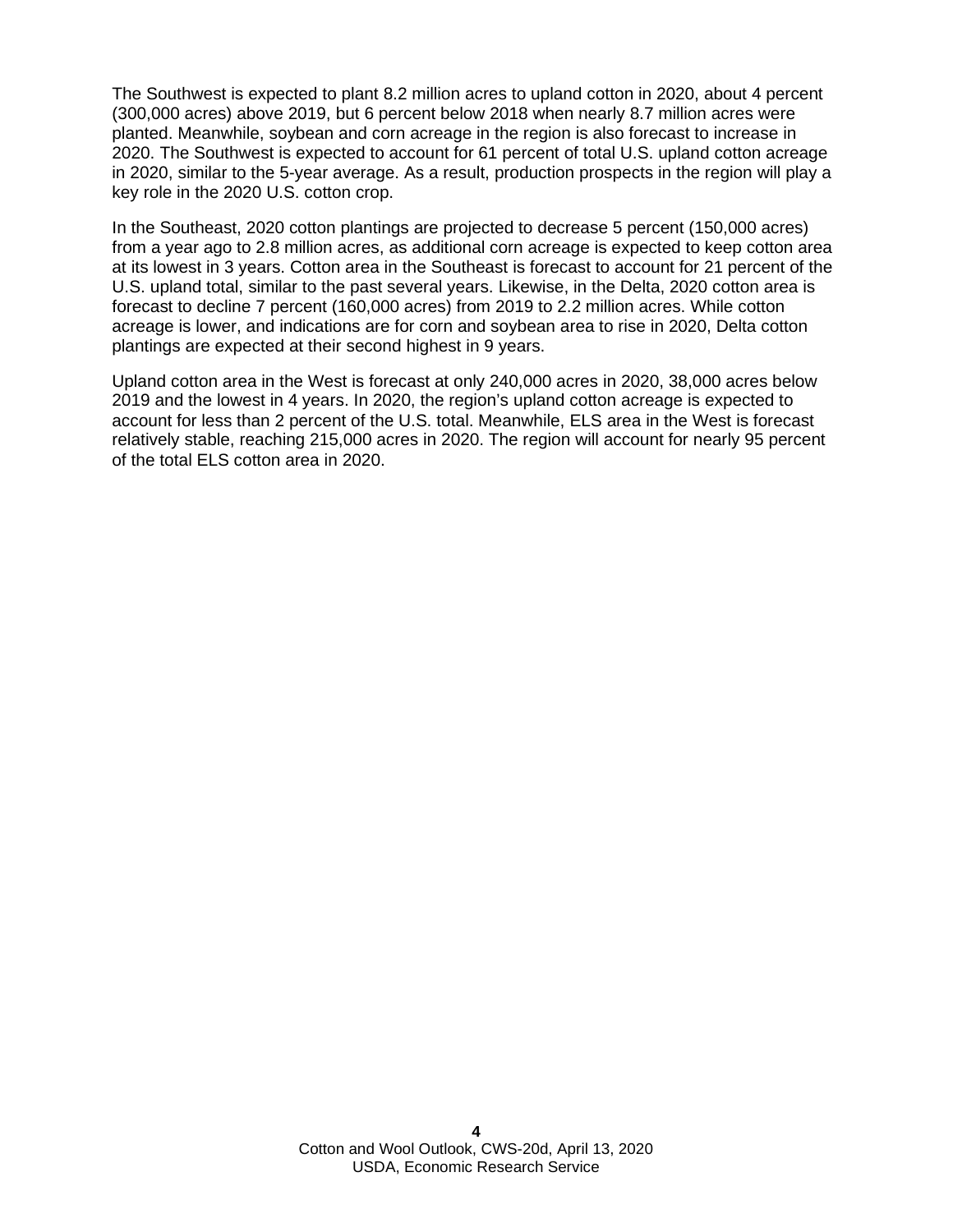# **International Outlook**

## Global Cotton Production Higher in 2019/20

World cotton production in 2019/20 is forecast at 121.7 million bales, 3.1 million bales (2.6 percent) above last season but below 2017/18. Global harvested area in 2019/20 is estimated at 34.6 million hectares (85.6 million acres)—3 percent above 2018/19—as expected returns encouraged cotton plantings over alternative crops in several countries, particularly India, Brazil, Pakistan, and the United States. The global yield is forecast at 765 kilograms (kg) per hectare (682 pounds per acre) in 2019/20, the lowest since 2015/16.

Among the major cotton-producing countries, crop prospects this season have been mixed, with India, the United States, and Brazil more than offsetting declines in China, Pakistan, and Australia. Production in India—the largest producing country—is forecast at 29.5 million bales, 3.7 million bales above 2018/19, as area rose 3 percent to 13.0 million hectares. India's yield is projected at 494 kg per hectare, near the 3-year average. In the United States, 2019/20 cotton production is forecast at 19.8 million bales, 8 percent above the previous season and the second largest crop since 2006/07, as a higher harvested area more than offset a lower yield. For Brazil, the cotton crop is expected to reach a record 13.2 million bales this season. The largest harvested area (1.7 million hectares) since 1991/92, and a yield near the 3-year average at 1,691 kg per hectare lift the crop 200,000 bales above 2018/19.

Production in China—the second largest producing country—is projected at 27.25 million bales, 2 percent (500,000 bales) below 2018/19, as both area and yield decline slightly in 2019/20. In Pakistan, production is forecast 1 million bales (13 percent) lower this season at 6.6 million bales. A 20-percent reduction in the expected yield to 575 kg per hectare more than offsets a rebound in area in 2019/20. For Australia, drought conditions in 2019/20 limited area to a 40 year low of only 60,000 hectares. With limited rainfall to support the crop, cotton production in Australia is projected at a relatively low 625,000 bales, equaling that of 2007/08.

## World Cotton Consumption Dramatically Reduced for 2019/20

Global cotton mill use in 2019/20 is now projected at 110.6 million bales, 6 percent (7.6 million bales) below the March forecast and 8 percent (9.7 million bales) below 2018/19. This month's dramatic reduction in the global consumption estimate is attributable to the developing impact of COVID-19 on global economic activity. For the textile and apparel industry, this economic slowdown includes temporary closure of some textile and apparel manufacturing operations and a postponement or cancellation of orders that have ripple effects throughout the entire supply chain from raw fiber procurement to retail consumer end use.

These economic influences are expected to effect numerous countries in varying degrees, depending on the scope of their textile and apparel industries. Cotton mill use estimates for many countries were adjusted downward this month. For the top six consuming countries, estimates were reduced a combined 6.2 million bales in April, accounting for 82 percent of the global reduction in the cotton mill use estimate this month (fig. 4). For China, cotton mill use is now forecast at 35.0 million bales for 2019/20, a 1.5-million-bale reduction in April that followed related declines there during February and March. China's mill use is 4.5 million bales below 2018/19 and is the lowest in 5 years. For India, cotton consumption is projected at 22.0 million bales in 2019/20, a decrease of 2.5 million bales in April and 2 million bales (8 percent) below 2018/19. For India, like China, the slowdown in global economic activity is expected to have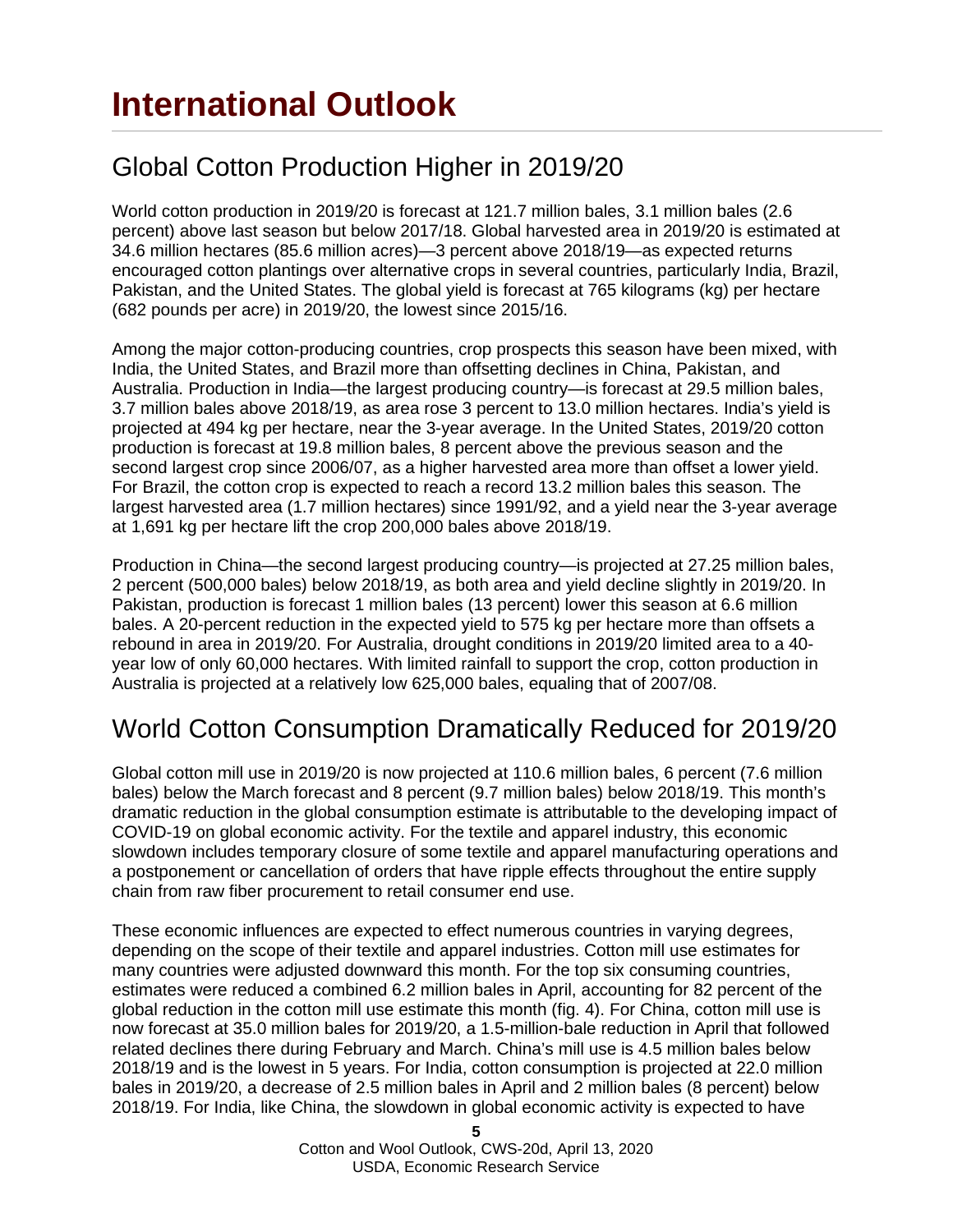dramatic effects on the country's textile and apparel industry, at least in the near-term. For the other major consuming countries, cotton mill use was reduced approximately 7 percent each in April and are all below year-ago levels.



#### Figure 4 **Cotton mill use for selected countries**

Million bales

Source: USDA, *World Agricultural Supply and Demand Estimates* reports.

## Global Cotton Trade Decrease Pushes Stocks Higher

With the significant decline in the global consumption estimate, world cotton trade is also projected to decrease considerably in 2019/20, as importing countries adjust their raw cotton needs accordingly. China is projected to remain the largest importer in 2019/20, importing 7.5 million bales this season compared with 9.6 million bales in 2018/19. For Bangladesh, imports are forecast at 6.9 million bales this season, 300,000 bales below 2018/19. Similarly, Vietnam is expected to reduce its imports 500,000 bales this year to 6.4 million bales.

As of April, global trade is forecast at 40.6 million bales in 2019/20, 3 million bales below last month but only 500,000 bales beneath 2018/19. Although below the previous 2 years, world cotton trade remains at one of the highest levels since 2013/14. As discussed earlier, the United States is now expected to ship fewer bales of cotton this season than previously forecast, although total U.S. exports remain slightly above the 2018/19 level. Brazil's cotton exports are only reduced slightly this month, since most of their shipments for the season have already occurred. Brazil is forecast to export 8.6 million bales of cotton in 2019/20—2.6 million bales above 2018/19—as larger exportable supplies are the result of their record crop.

Based on these world cotton supply and demand estimates, 2019/20 global stocks are projected to rise nearly 8 million bales from the previous month's estimate to 91.3 million bales. World cotton stocks are forecast to increase 11 million bales from 2018/19 and are forecast at their largest in 5 years. China continues to hold the single largest stockpile of cotton, forecast at 35.2 million bales in 2019/20, although stocks there are at their lowest in 8 years (fig. 5). Stocks in China have leveled off in recent years, and account for about 39 percent of the estimated global total in 2019/20, compared with 63 percent of the total just a few years ago. Meanwhile, stocks in the United States and for the rest of the world are forecast to rise again this season. In

> **6** Cotton and Wool Outlook, CWS-20d, April 13, 2020 USDA, Economic Research Service